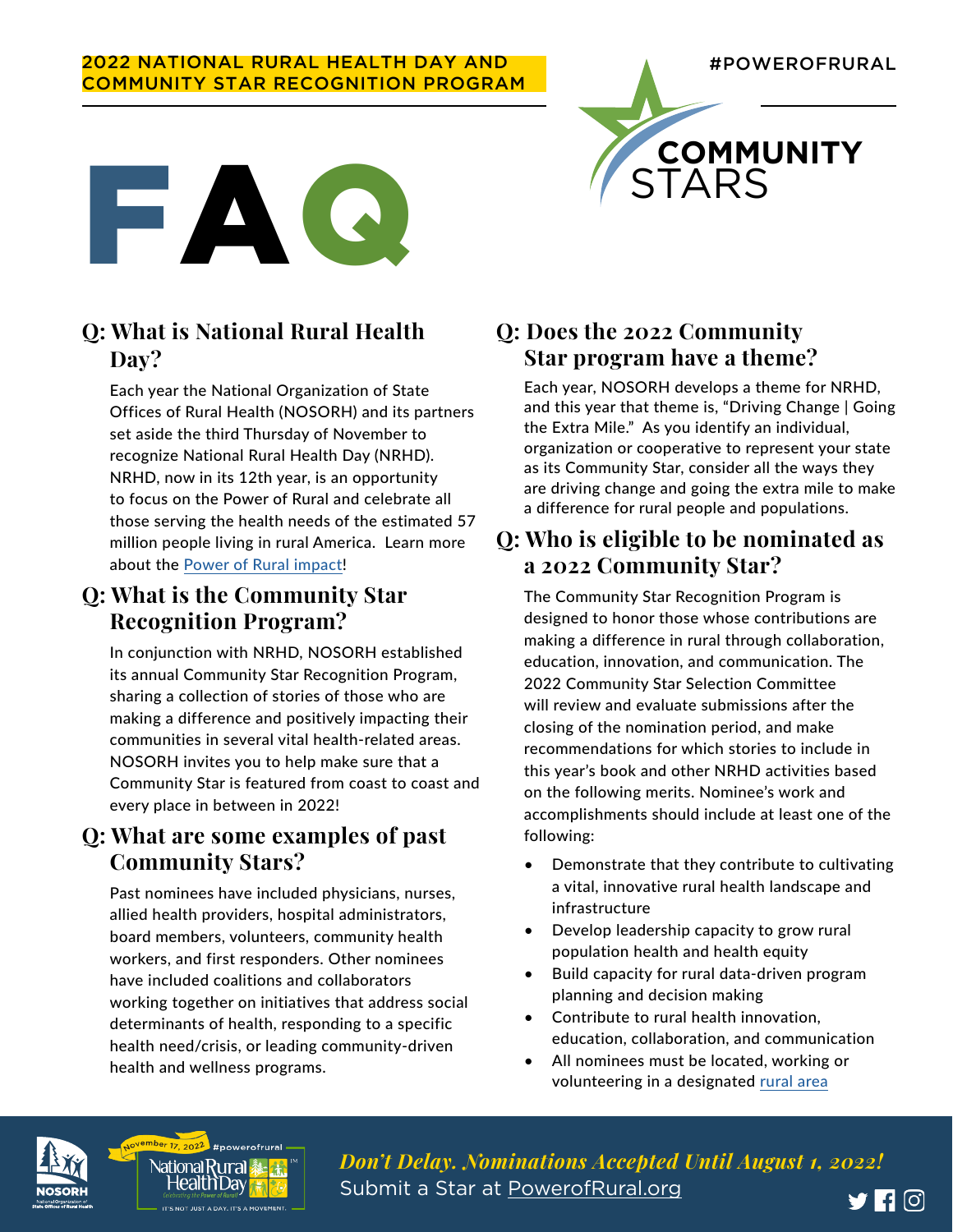#### 2022 NATIONAL RURAL HEALTH DAY AND COMMUNITY STAR RECOGNITION PROGRAM

#POWEROFRURAL



## **Q: What types of nominations are not eligible?**

- Government officials, either elected or appointed to a position in the Executive, Legislative or Judicial branches of their State or the Federal Government are not eligible for the Community Star recognition program.
- Self-nominations will not be considered. What is a self-nomination?
	- » A marketing department or contracted agency nominating their organization, client or an individual working in the organization they represent
	- » A parent organization nominating one of the entities it owns/operates, including employees of the organization
	- » A member of a cooperative or team nominating their cooperative or team
- Previous Community Stars are not eligible for consideration.

#### **Q: Who can nominate a Community Star?**

Any person with a close connection and familiar with the work of the nominee may submit nominations.

Nominators must reside, work or volunteer in the same state as the individual or organization they are nominating as a Community Star.

## **Q: How do I nominate a Community Star?**

Nominate a Community Star online by visiting [Powerofrural.org/community-stars/.](https://Powerofrural.org/community-stars/)



## **Q: When is the nomination period?**

Community Star nominations will be accepted until 5:00pm Central Time on August 1, 2022. Once the nomination period closes, submissions will not be accepted.

## **Q: Is there a fee for nominating or participating in the Community Star Recognition Program?**

No. The Community Star recognition program is highly valued and costs nothing to submit a nomination!

## **Q: How are Community Stars selected?**

The 2022 Community Star Selection Committee, comprised of NOSORH [members](https://nosorh.org/nosorh-members/nosorh-members-browse-by-state/), will review and evaluate nominations, making recommendations for which stories to include in this year's book and other NRHD activities based on eligibility requirements referenced in the previous page.

## **Q: How will those nominated be notified?**

Once a nomination is received, the Community Star Program Coordinator will contact the nominee via email, as well as notify a key contact within the nominee's State Office of Rural Health. Nominees will be asked to verify details provided by the nominator on the submission form. More information about the process and next steps will be provided once nominations close.





*Have Further Questions? Contact:* powerofrural.org | nosorh.org